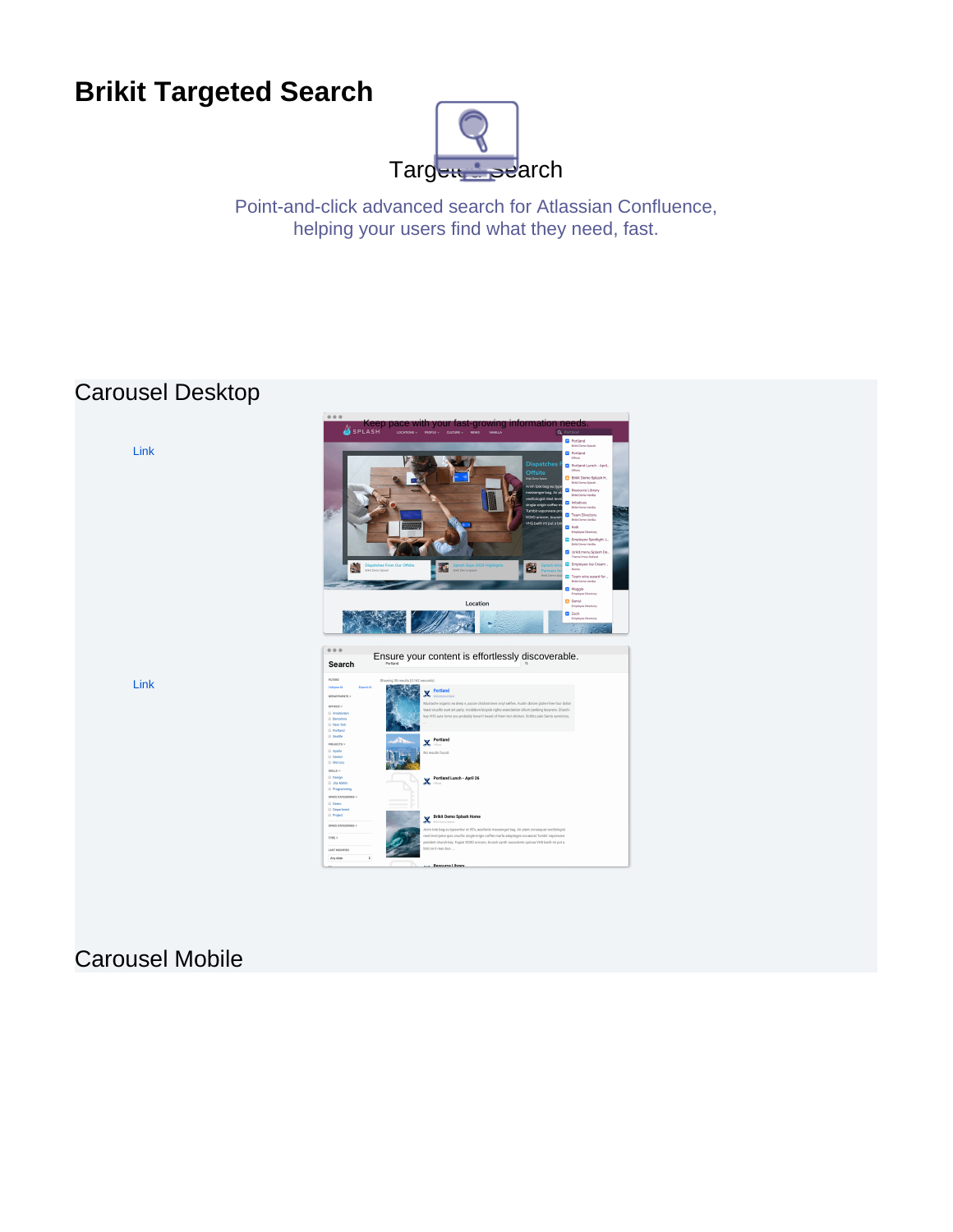

### What is Targeted Search?

As a powerful add-on to Confluence, Targeted Search takes the guesswork out of organizing content, helping users drill down to find exactly what they're looking for. Deployed to select spaces for team use, or site-wide for a consistent search experience, Targeted Search helps you keep pace with your fastgrowing information needs.

### How Targeted Search Works

Targeted Search maximizes search functionality with integrated search capability. Configured filter groups empowers the search experience, offering focused results similar to online commerce searches familiar to most users. Additionally, custom Targeted Search macros offer advanced on-page search functionality not available with out-of-the-box Confluence, tapping advanced labeling mechanisms and querying to surface information just where you want it.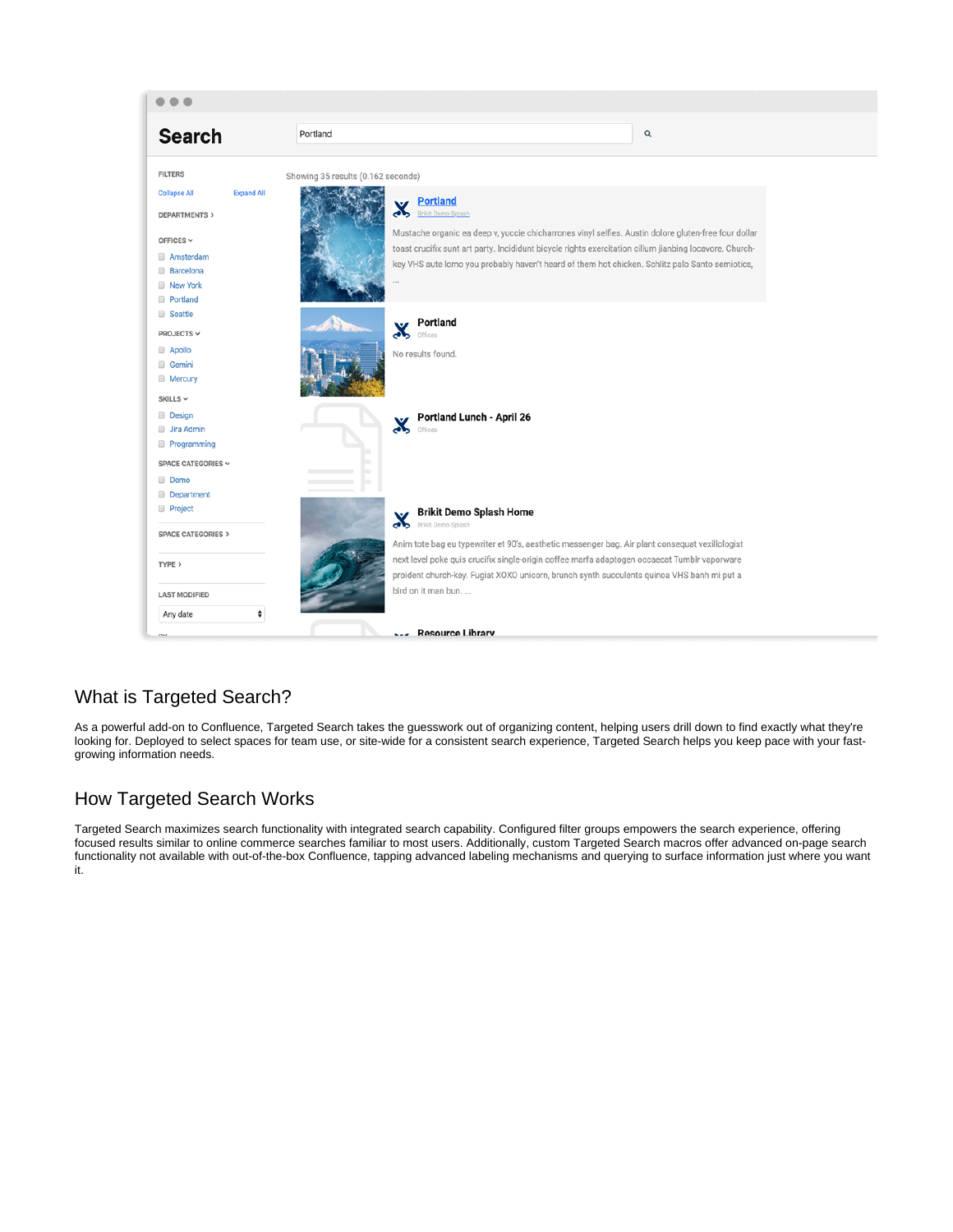| <b>Insert 'Interactive Search' Macro</b>                                                                                                                                                      |           |  |  |  |  |  |
|-----------------------------------------------------------------------------------------------------------------------------------------------------------------------------------------------|-----------|--|--|--|--|--|
| Show Filter Group(s)                                                                                                                                                                          | G Preview |  |  |  |  |  |
| FilterGroupName                                                                                                                                                                               |           |  |  |  |  |  |
| Displays the specified filter group(s) for the<br>user to choose from. Use a comma-<br>separated list of filter groups by name.<br>Ignored if Filter List is specified.<br><b>Filter List</b> |           |  |  |  |  |  |
|                                                                                                                                                                                               |           |  |  |  |  |  |
| Displays the specified filters for the user to<br>choose from in a simple radio button list.<br>Use a comma-separated list of filter labels<br>or names.                                      |           |  |  |  |  |  |
| Use Pulldown Menus                                                                                                                                                                            |           |  |  |  |  |  |
| Toggles display between multi-select<br>pickers and single-select pulldown<br>menus.                                                                                                          |           |  |  |  |  |  |
| Search Space Categories                                                                                                                                                                       |           |  |  |  |  |  |
| Select macro                                                                                                                                                                                  |           |  |  |  |  |  |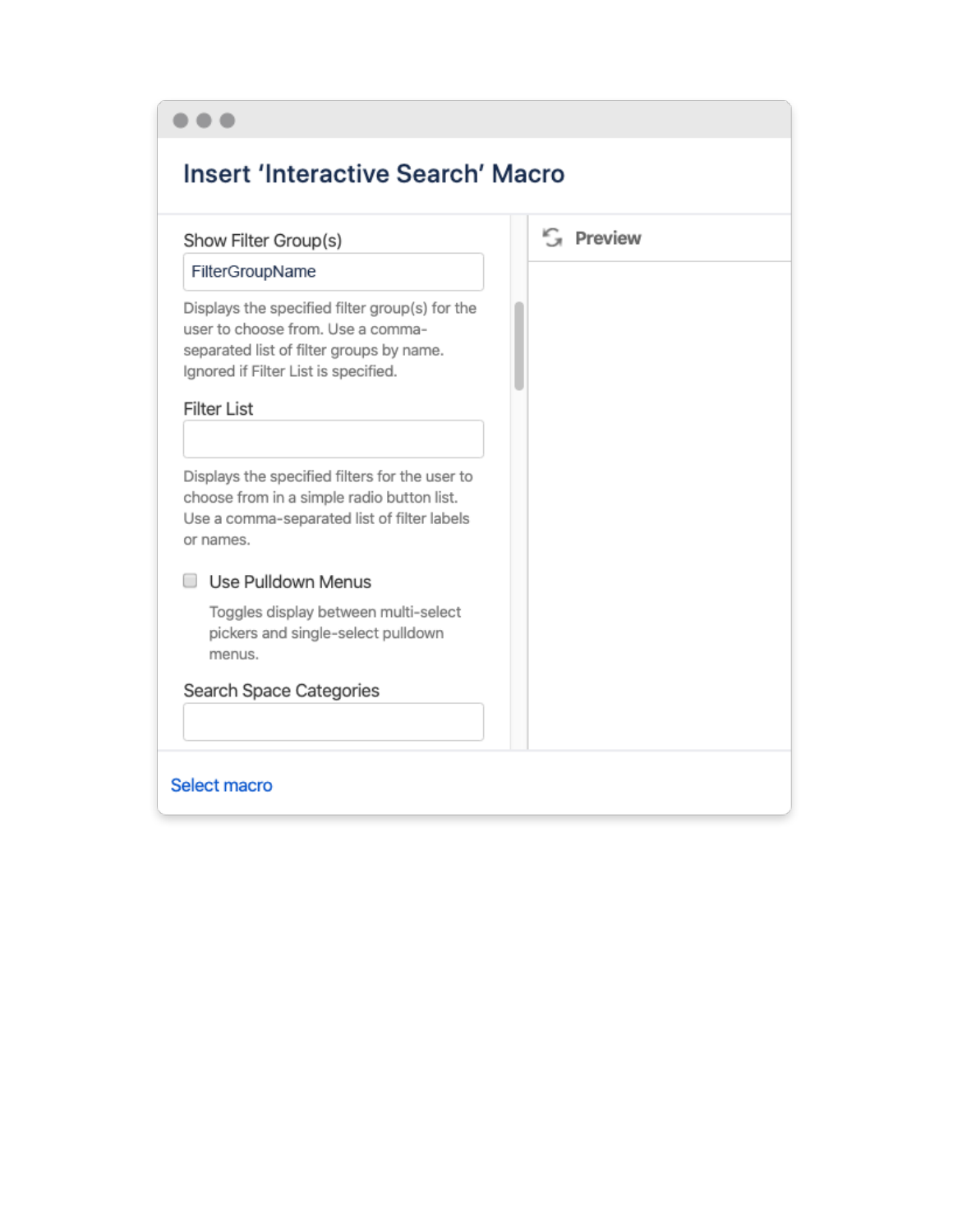| $\bullet$<br>٠                                                                                                             |                                                                                           |                  |                         |                   |                            |  |  |
|----------------------------------------------------------------------------------------------------------------------------|-------------------------------------------------------------------------------------------|------------------|-------------------------|-------------------|----------------------------|--|--|
| $\equiv$ $\approx$ Confluence confluence Spaces $\sim$ People                                                              | Questions<br><b>Create</b><br>$\cdots$                                                    |                  |                         |                   | $\bullet$<br>ಂ<br>$\alpha$ |  |  |
| <b>Confluence administration</b>                                                                                           |                                                                                           |                  |                         |                   |                            |  |  |
| CONFIGURATION<br><b>General Configuration</b><br>Further Configuration<br><b>Backup Administration</b><br>Manage Referrers | <b>Targeted Search Filters</b><br>+ Add Filter Group<br>Collapse All<br><b>Expand All</b> |                  |                         |                   | π<br>G<br>西                |  |  |
| Source Editor                                                                                                              | Name                                                                                      | Label            | Count                   | <b>Visible To</b> | <b>Actions</b>             |  |  |
| Languages                                                                                                                  | Application v                                                                             |                  |                         | $demo \times$     | ۰                          |  |  |
| <b>Shortcut Links</b>                                                                                                      | Confluence Label                                                                          | confluence-label | $\mathbf 0$             |                   | $\circ$                    |  |  |
| <b>External Gadgets</b>                                                                                                    | Onboarding                                                                                | onboarding       | $\overline{2}$          |                   | ۰                          |  |  |
| Global Templates and<br><b>Blueprints</b>                                                                                  | <b>Tech Support</b>                                                                       | tech_support     | $\mathbf{3}$            |                   | ۰                          |  |  |
| <b>Import Templates</b>                                                                                                    | Content Status v                                                                          |                  |                         | $demo \times$     | ۰                          |  |  |
| Recommended Updates<br>Email                                                                                               | Featured                                                                                  | featured         | $\overline{\mathbf{3}}$ |                   | ۰                          |  |  |
| <b>Mail Servers</b>                                                                                                        | Content Type Y                                                                            |                  |                         | $demo \times$     | ۰                          |  |  |
| <b>User Macros</b>                                                                                                         | Announcements                                                                             | announcements    | 4                       |                   | ۰                          |  |  |
| Slack integration                                                                                                          | Article                                                                                   | article          | 13                      |                   | ۰                          |  |  |
| In-app Notifications                                                                                                       | Employee                                                                                  | employee         | 29                      |                   | ۰                          |  |  |
| <b>Hipchat Integration</b>                                                                                                 | FAQs                                                                                      | faqs             | 3                       |                   | Ö                          |  |  |
| <b>Attachment Storage</b>                                                                                                  | Lunch Menu                                                                                | lunch_menu       | $\overline{\mathbf{3}}$ |                   | $\circ$                    |  |  |
| Spam Prevention                                                                                                            | Must Read                                                                                 | must-read        | 13                      |                   | ۰                          |  |  |
| PDF Export Language<br>Support                                                                                             | New Hire                                                                                  | new_hire         | 5                       |                   | Ö                          |  |  |
| Configure Code Macro                                                                                                       | <b>Newsletters</b>                                                                        | newsletters      | $\overline{\mathbf{3}}$ |                   | Ö                          |  |  |
| <b>BRIKIT TARGETED SEARCH</b>                                                                                              | Office                                                                                    | office           | 5                       |                   | ۰                          |  |  |
| <b>Search Filters</b>                                                                                                      | Policy                                                                                    | policy           | $\overline{2}$          |                   | o                          |  |  |
| Folksonomy                                                                                                                 | Projects                                                                                  | projects         | $\overline{2}$          |                   | Ö                          |  |  |
|                                                                                                                            |                                                                                           |                  |                         |                   |                            |  |  |

#### What You Can Do

- Tune search specifications space by space
- Configure filter groups so users are empowered to drill in to exactly what they are looking for  $\bullet$
- $\bullet$ Tightly control results, using specific filters and macros
- **Ensure consistency and avoid redundancy with the [Label Select Field macro](https://www.brikit.com/display/glossary/Label+Select+Field+Macro)**
- Create custom searches from a button or link with the [Targeted Search Link Macro](https://www.brikit.com/display/glossary/Targeted+Search+Link+Macro)
- **Empower attachment uploads with controlled labeling using the [Upload Attachment Button Macro](https://www.brikit.com/pages/viewpage.action?pageId=27821252)**

**Product Support** [Latest Release](https://www.brikit.com/display/reference/Targeted+Search+Releases) [Product Documentation](https://www.brikit.com/display/reference/Targeted+Search+Technical+Reference)

- **[Targeted Search Technical Reference](https://www.brikit.com/display/reference/Targeted+Search+Technical+Reference)**
- [Setting Filter Group Visibility](https://www.brikit.com/display/manual/Setting+Filter+Group+Visibility)
- [Content Query Macro](https://www.brikit.com/display/glossary/Content+Query+Macro)
- [Information Design](https://www.brikit.com/display/services/Information+Design)

### Hidden Rich Link Source **Meet the Product**

Part of the [Brikit: The Digital Workplace Design Platform](https://www.brikit.com/pages/viewpage.action?pageId=22283364), Theme Press works seamlessly with Atlassian Confluence to create well-branded sites that engage users. This translates into more consistent use and improved productivity. The app removes barriers to adoption by letting users make design and content changes without programming. With Theme Press you can transform the look and functionality of your Confluence knowledge bases, intranets, websites, and portals.